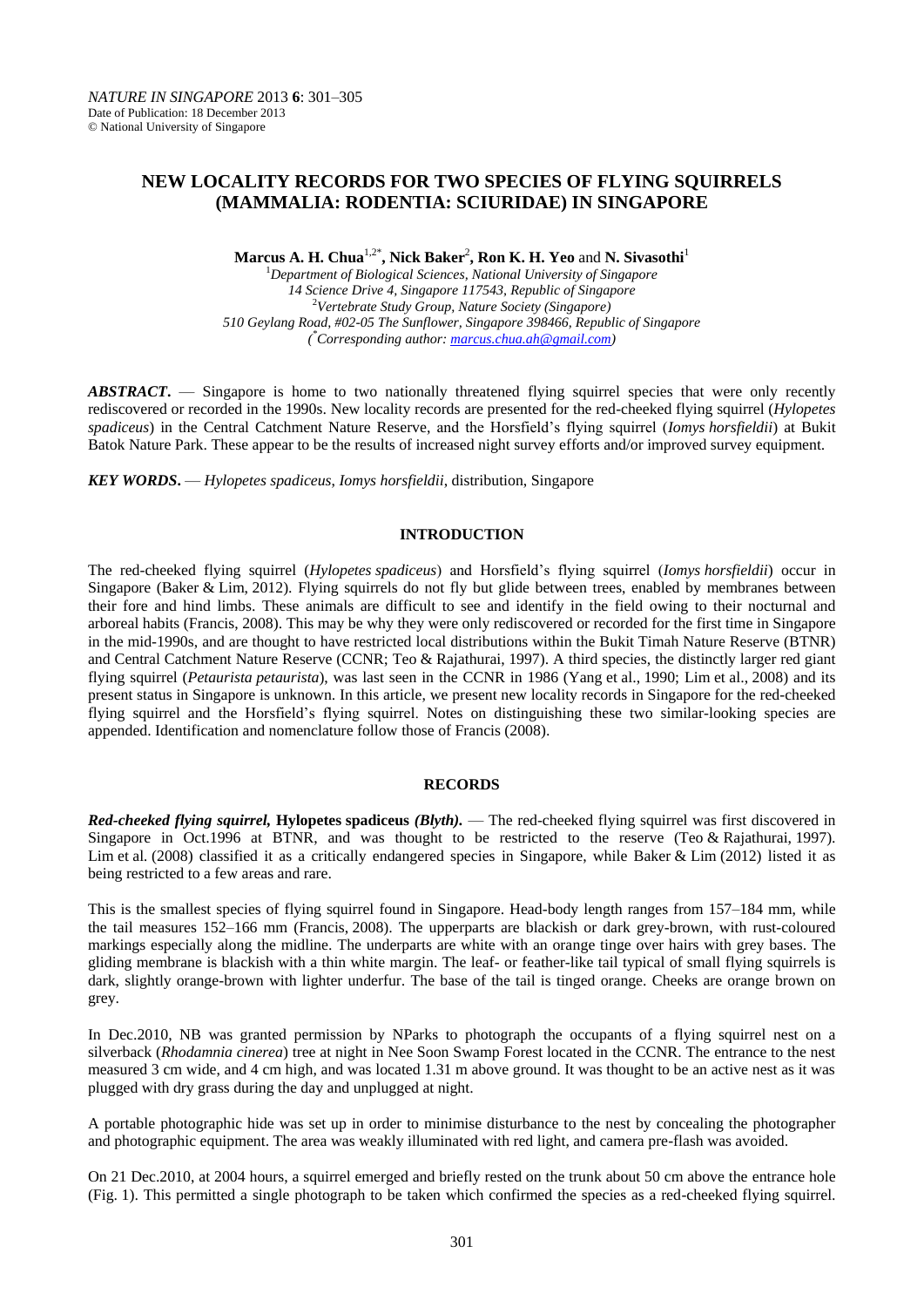No other squirrel was observed emerging from the nest during the subsequent 30 min. It is not known if additional occupants were present in the nest.

The event on 21 Dec.2010 had been preceded by three earlier unsuccessful attempts made to photograph a squirrel that emerged from the nest. On all occasions, it was noted that the plug of dry grass was removed from the entrance hole at dusk. Typically, a squirrel would emerge rapidly and run to the tree canopy without stopping.

The second observation in the CCNR was recorded by RKHY and MAHC on the night of 6 Mar.2012. An individual was observed perched on a *Syzygium chloranthum* branch and feeding on a fruit in a mature secondary forest area within Chestnut Forest in the CCNR (Fig. 2A). After stripping parts of the outer section, the fruit was discarded and the squirrel descended to the mid-section of the tree trunk momentarily (Fig. 2B). From there it climbed back up to a branch, and made a short glide to another tree, where it was obscured from sight.

*Horsfield's flying squirrel,* **Iomys horsfieldii** *(Waterhouse)***. ―** Horsfield's flying squirrel was first recorded in Singapore by Chasen (1925) from Kranji and Bukit Timah. Although considered to be the subspecies *Iomys horsfieldii davisoni* based on geographical distribution, Chasen (1940) found that specimens from Singapore were similar to the subspecies *Iomys horsfieldii penangensis* from Penang Island, Malaysia, on the basis of colour, which he described as being "lighter and brighter in colour on the upper parts and tail". He also noted the Singapore specimens have short tooth rows (8.8 mm) compared to those of Penang (9.8 mm) and mainland Peninsular Malaysia (9.2 mm) and that they "may represent yet another race". Horsfield's flying squirrel was rediscovered in 1995 in the CCNR after an absence of more than 70 years (Teo & Rajathurai, 1997). Lim et al. (2008) listed the species as being nationally endangered in the 2<sup>nd</sup> edition of the Singapore Red Data Book.



Fig. 1. Red-cheeked flying squirrel (*Hylopetes spadiceus*) climbing up the silverback (*Rhodamnia cinerea*) trunk in Nee Soon Swamp Forest after emerging from the nest hole on 21 Dec.2010. (Photograph by: Nick Baker).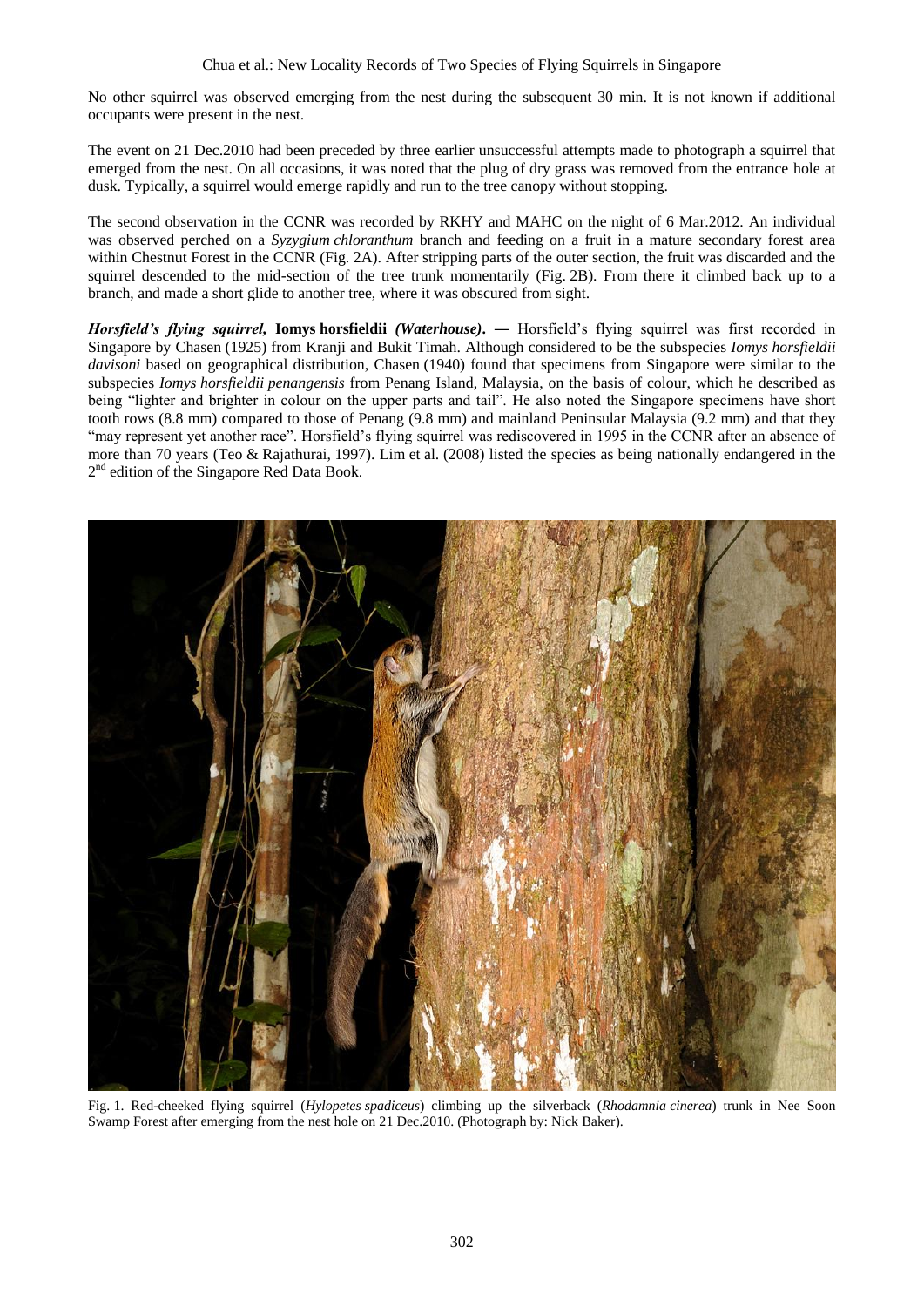### *NATURE IN SINGAPORE* 2013



Fig. 2. Red-cheeked flying squirrel at Chestnut Forest on 6 Mar.2012: A, feeding on *Syzygium chloranthum* fruit; B, descending a tree trunk and showing the distinctive blackish gliding membrane with white margins and pale underparts tinged with orange. (Photographs by: Marcus Chua).

Horsfield's flying squirrel is a medium-sized flying squirrel with head-body length of 165–230 mm and a tail length of 160–207 mm. It has brown to dark grey upper parts with buff- or orange-tipped hairs. The underparts are orange-buff or whitish with orange edges. The tail is relatively rounded and rusty brown. The gliding membrane is fringed with rusty brown and the cheeks are buff- or rust-coloured, contrasting with a darker crown (Francis, 2008).

The first observation in Bukit Batok Nature Park (BBNP) by RKHY took place on the night of 17 Sep.2011 when a flying squirrel was seen feeding on a fruit while perched on a branch of a silverback tree (*Rhodamnia cinerea*). The squirrel's identity could not be determined as it was very high up on a tree and moved away before it could be photographed. Subsequent observations were made on 31 Mar.2012, 11 May 2012, and 20 Sep.2012. Photographs taken during the last encounter confirmed the animal as a Horsfield's flying squirrel. These are the first confirmed published records of the species outside the BTNR and CCNR.

During the last encounter on 20 Sep.2012, a Horsfield's flying squirrel at BBNP attempted to glide from one tree to another, but landed short on the ground. A photograph taken by RKHY as it climbed up the tree trunk showed that its tail was injured, having been entangled by a piece of string (Fig. 3).

#### **DISCUSSION**

The detection of these two species of rare and elusive flying squirrel in previously unrecorded localities is not likely to be a result of natural range expansion. This is because the large distances and man-made barriers (e.g., Bukit Timah Expressway and major roads) between these sites and known habitats of the squirrels make natural range expansion unlikely.

It is perhaps more plausible that the two species have remained undetected in the CCNR and BBNP in previous surveys. In the early to mid-1990s, comprehensive vertebrate surveys in forested habitats in Singapore were conducted by local naturalists (Subaraj, 1995; Teo & Rajathurai, 1997). Few comprehensive surveys have been conducted until the present time. Survey efforts and the use of new techniques and equipment (e.g., camera traps, harp traps, improved lighting and camera equipment) have recently resulted in the rediscovery of several vertebrate species in Singapore (Chua et al., 2009; Leong & Lim, 2009; Leong et al*.*, 2009). The new locality records documented here may likewise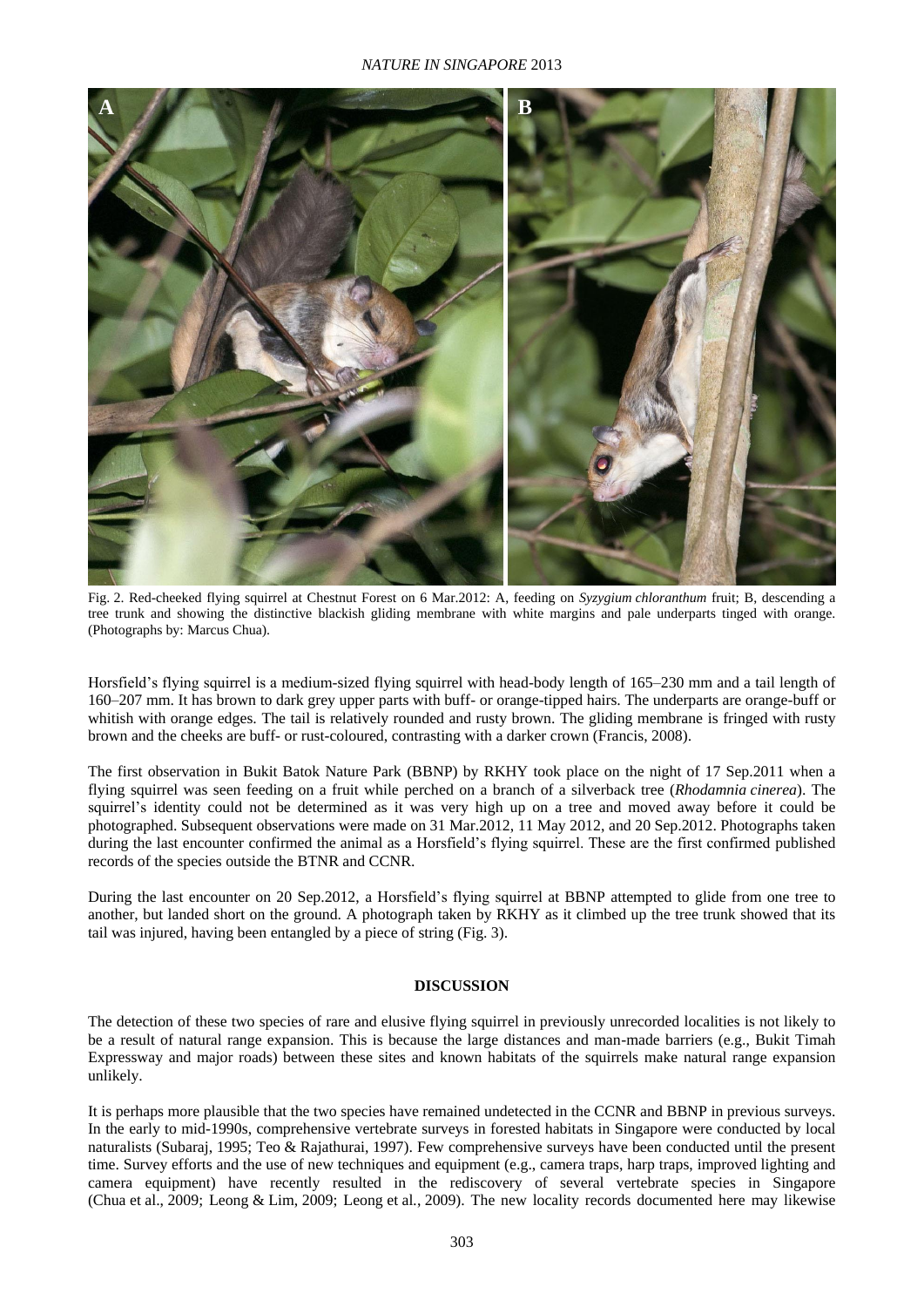

Fig. 3. Horsfield's flying squirrel (*Iomys horsfieldii*) with a tail injury photographed in Bukit Batok Nature Park on 20 Sep.2012. (Photograph by: Ron K. H. Yeo).

be a result of improved survey effort and/or photographic equipment. The ability to verify the identity of these squirrels from photographic evidence was certainly important for the records presented in this paper.

Identification of the two species in the field can be challenging, but possible for a keen observer. The smaller redcheeked flying squirrel can be distinguished from the larger Horsfield's flying squirrel by its gliding membrane with a thin white margin and a dark brown tail with an orange-tinged base. Horsfield's flying squirrel has an orange gliding membrane margin and rusty-brown tail that is more uniformly grizzled along its length. When seen from below, the characteristic uniform orange-tinged underside of Horsfield's flying squirrel sets it apart from the white underside marked with grey and orange of the red-cheeked flying squirrel.

The nest of the red-cheeked flying squirrel is here described for the second time in Singapore after Teo & Rajathurai (1997). The size of the nest hole and location are consistent with those reported by Francis (2008). NB also observed a nest of the red-cheeked flying squirrel in Langkawi, Malaysia, of similar dimensions and height from the ground, which was inhabited by at least three individuals (Baker, 2013).

The presence of the nationally endangered Horsfield's flying squirrel in the forested areas of BBNP highlights the conservation value of secondary forests outside the nature reserves (Lim et al., 2008; Baker & Lim, 2012). Other nonvolant mammals that are dependent on forests or wooded habitats known to be present in the forest fragment in BBNP are the internationally endangered Sunda pangolin (*Manis javanica*), Malayan colugo (*Galeopterus variegatus*), slender squirrel (*Sundasciurus tenuis*), and common treeshrew (*Tupaia glis*) (Duckworth et al., 2008; Baker & Lim, 2012). This is consistent with the observation that many of the surviving native mammal species of Singapore are able to live in secondary vegetation (Corlett, 1992). With existing forest reserves reduced to a mere 0.28% of the total land area of Singapore (Corlett, 1992; Yee et al., 2011), forested habitats bordering or present outside these nature reserves are potentially a valuable refuge or buffer area for many native forest-dwelling mammals.

Little else is known about both the red-cheeked flying squirrel and Horsfield's flying squirrel in Singapore. These records highlight the need for consistent field work in Singapore to add to a growing body of knowledge, establish baselines, and detect change. Little is known about the ecology of these and many other forest mammals in Singapore. Hence, studies should be encouraged which will contribute to the management of our limited forest ecosystems.